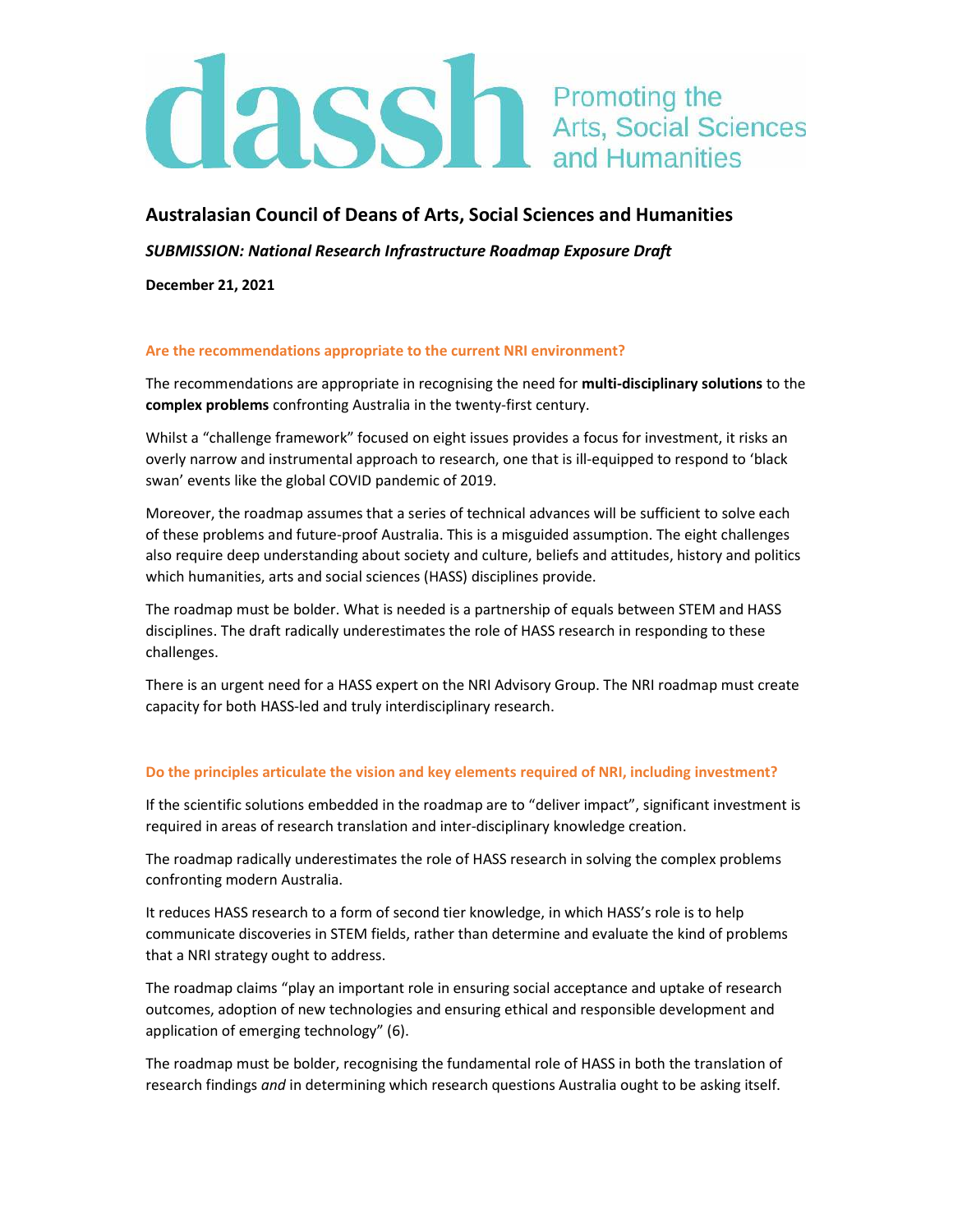# **CLASS** The Promoting the Arts, Social Sciences

The NRI Roadmap has a clear focus on identifying the NRI investments required to support Australian research over the next 5 to 10 years. Are there any national research infrastructure needs missing in the draft Roadmap?

If the scientific solutions embedded in the roadmap are to "deliver impact", significant investment is required in areas of research translation and inter-disciplinary thinking.

HASS research has a fundamental role to play in both the translation of research findings and in determining which research questions Australia ought to be asking itself. The draft roadmap does not address a range of issues that are crucial to Australia's future. These include –

- The future of democracy voting, civic participation, altruism
- Technology and morality ethics, AI & machine learning
- Marginalisation and multiculturalism towards a post-discrimination Australia
- A Big Australia? population, economic growth, sustainability
- Wellbeing decaying mental health, declining attention spans
- The future of work the risks and rewards of online, remote and precarious employment
- Developing better futures for rural communities
- Bridging the Gap Indigenous Australia in 2050

## A key priority for Australia is to enhance research translation. The 2021 NRI Roadmap identifies some reforms and investments to achieve this. What other reforms would help deliver this priority?

The roadmap is right to focus on the growing significance of data within Australia's future research landscape. This is to be welcomed. However, the roadmap needs to be bolder and more expansive on issues pertaining to the understanding, analysis, preservation and sovereignty of data.

The roadmap must invest in support for the large archival, archaeological, bibliographic, historical and socio-cultural data sets. This includes linguistic corpus creation and training in software tools and platforms to enable, for example, social network analysis.

The roadmap should include new digital infrastructures capable of addressing and supporting the cultural and social aspects of the challenges within environment and climate change, food and beverage, space and technology.

The Roadmap proposes that Australia could make landmark investments to drive step changes in research and innovation over the next 10 to 15 years. Do you agree with the assessment of potential areas for investment in the report? What other areas do you consider might fit the definition of landmark investment?